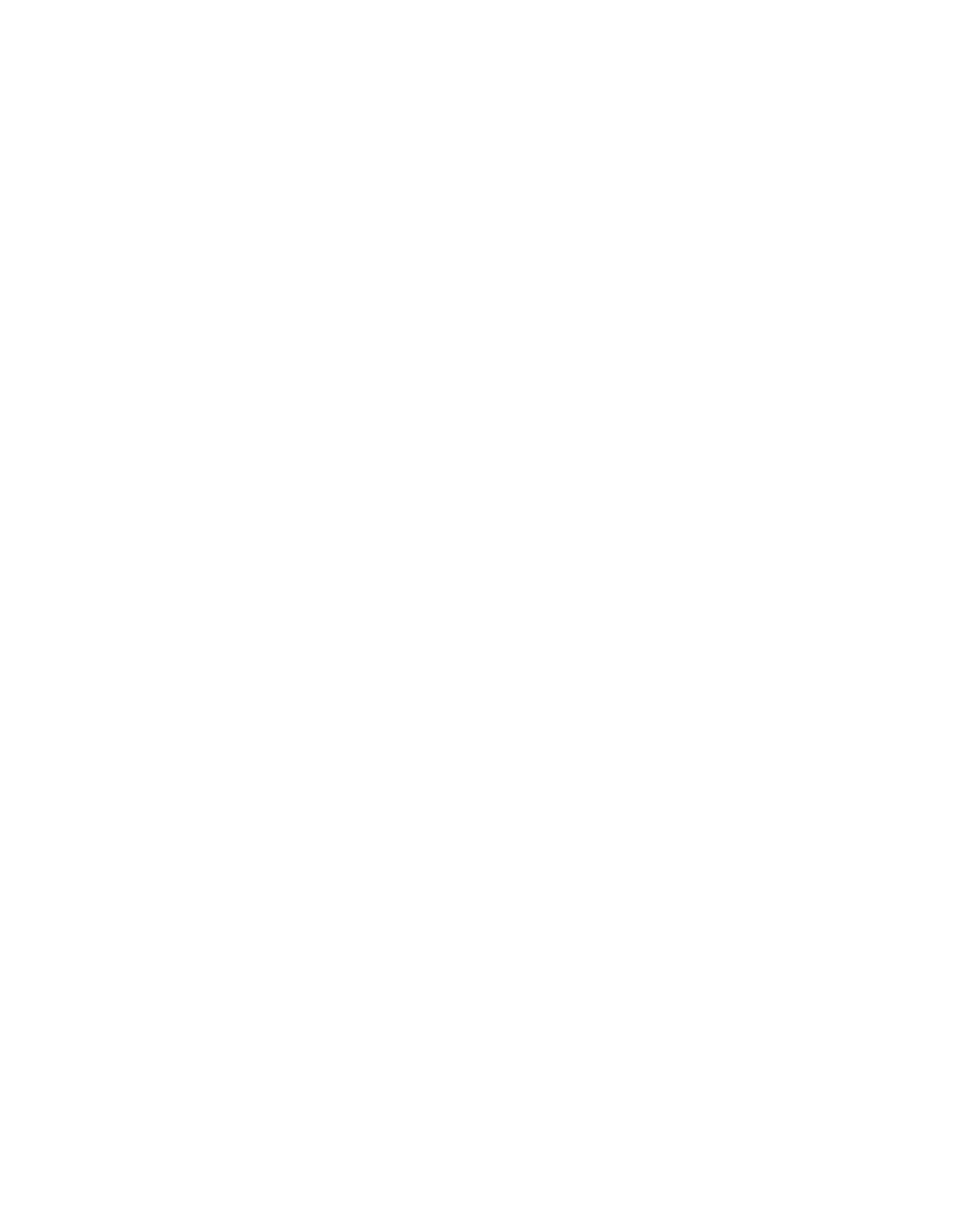# **CHAPTER 9 – MUNICIPAL PLANNING**

# **Article 1 – Village Limits**

### <span id="page-2-2"></span><span id="page-2-1"></span><span id="page-2-0"></span>**SECTION 9-101: VILLAGE LIMITS; DEFINED**

All additions, lots, lands, subdivisions, and parcels of ground included within the official village map and plat, a copy of which is included herein, having been by act or ordinance of the Village Board or by law duly annexed to or made a part of this village or having been by the act, authority, acquiescence, consent, platting, and dedication of their respective owners created either as the original townsite or as additions to the village are hereby declared to be within the corporate limits of the village. Lawfully constituted additions or changes in said village limits shall be indicated upon said maps and plat by the village engineer after such addition or if change has been completed accordance with the ordinances of this village and the laws of the State of Nebraska.

### <span id="page-2-3"></span>**SECTION 9-102: ORIGINAL PLATS**

Each and all plats, lots, blocks, additions, subdivisions, outlots, and parcels of ground included within the corporate limits of the village and not vacated of record prior to the enactment of this chapter, including the Original Plat of the village, are hereby accepted, approved, and confirmed as valid; and each and all of said lots, blocks, additions, subdivisions, and outlots as heretofore platted and recorded in the office of the county register of deeds and not heretofore vacated and all other parcels of ground included within said corporate limits are hereby declared to be within said village and an integral part thereof.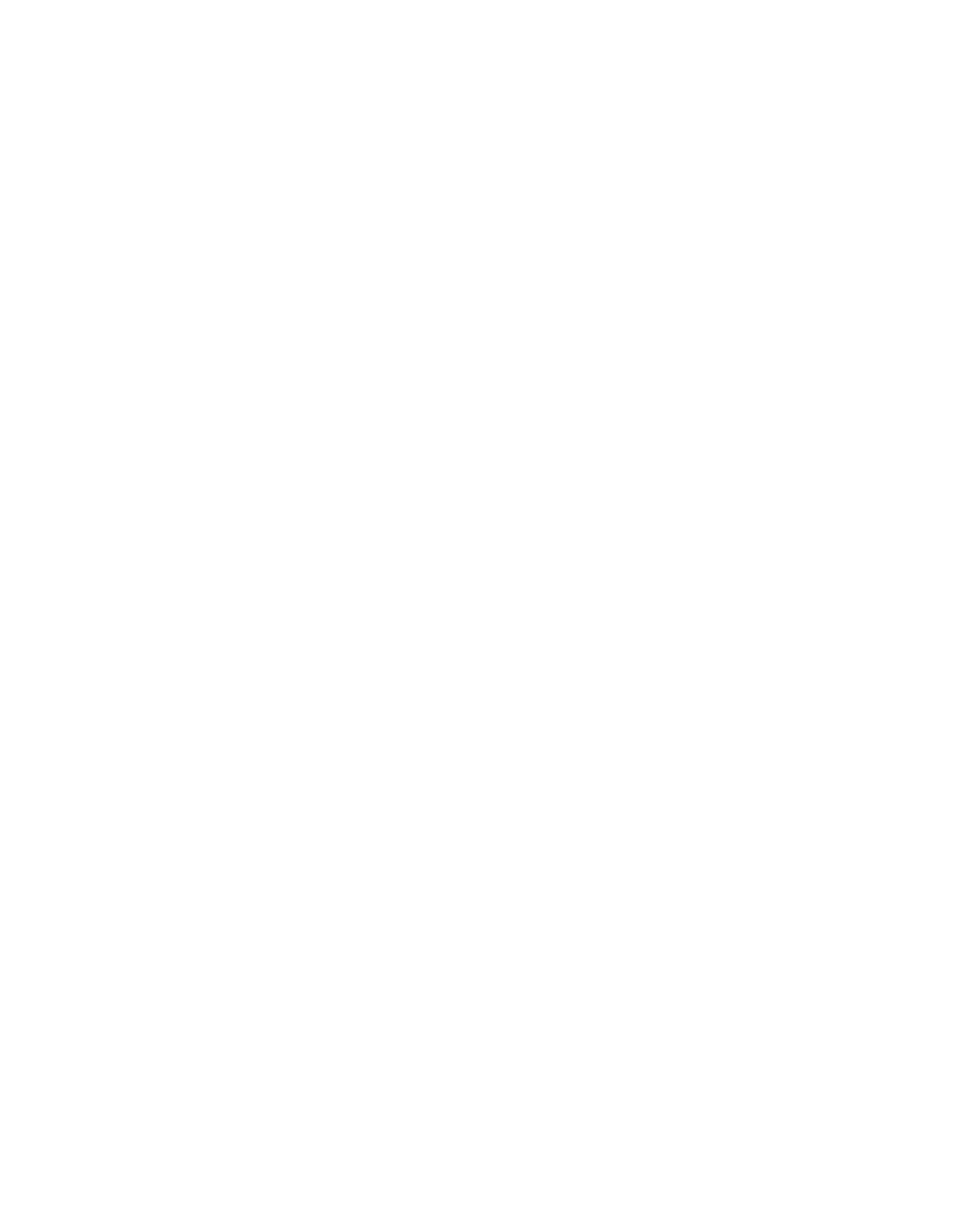# **Article 2 – Additions**

### <span id="page-4-1"></span><span id="page-4-0"></span>**SECTION 9-201: NEW ADDITIONS**

The owner of any tract of land within the corporate limits of the village or contiguous thereto may lay out said land into lots, blocks, streets, avenues, and alleys as an addition to the village upon conformance to and compliance with the conditions herein. (Neb. Rev. Stat. §17-401, 17-426)

### <span id="page-4-2"></span>**SECTION 9-202: STREETS AND ALLEYS**

Streets and alleys laid out in any addition to the village shall be continuous with and correspond in direction and width to the streets and alleys of the village to which they are an addition. (Neb. Rev. Stat. §17-418)

### <span id="page-4-3"></span>**SECTION 9-203: SURVEY AND PLAT**

The owner or proprietor of any tract or parcel of land within the corporate limits who desires to subdivide or lay out said tract of land as an addition to this village shall cause the same to be accurately surveyed and an accurate map or plat thereof made with reference to known or permanent monuments; said map or plat shall explicitly describe the land so laid out. The map or plat shall designate the tract as . Addition to the Village of Staplehurst, Nebraska." The lots and blocks shall be designated by numbers and the streets and avenues by names coinciding with the streets and avenues of the village of which they form continuations. The plat shall show the length and depth of the lots and the width and course of all streets, avenues, and alleys, together with an accurate plat of all lots, blocks, and streets.

### <span id="page-4-4"></span>**SECTION 9-204: PLAT; SURVEYOR'S CERTIFICATE**

The map or plat shall be accompanied by a certificate from the surveyor making said survey and plat, that he accurately surveyed the said tract and that the lots, blocks, streets, avenues and alleys are accurately shown upon the said map or plat.

### <span id="page-4-5"></span>**SECTION 9-205: DEDICATION**

<span id="page-4-6"></span>Said map or plat shall have written thereon or attached thereto a dedication to this village for the use of the public of all streets, avenues, alleys, parks, squares, and commons and all land set apart for public use or dedicated to charitable, religious, and educational purposes as therein mentioned and described. Such dedication shall be signed by the owner of the tract of land and shall be duly acknowledged as required by law.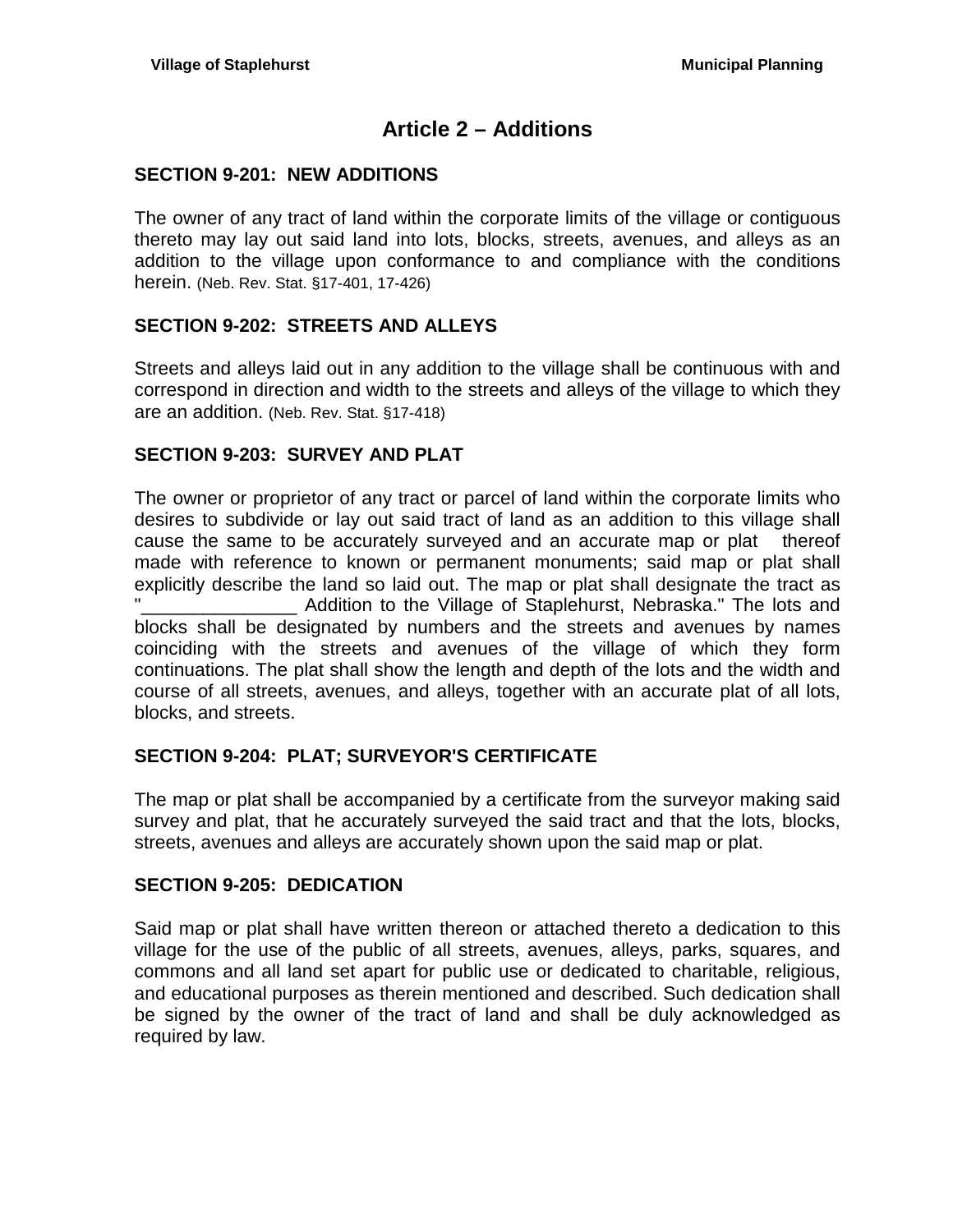## **SECTION 9-206: APPROVAL OF PLAT**

Before any such map or plat shall have any validity, it must first be submitted to and be approved and accepted by the Village Board and must have such acceptance and approval endorsed thereon; provided, before any such map or plat shall be considered, approved, or accepted, the owner, or proprietor shall pay or cause to be paid all taxes, special taxes, and special assessments due thereon and shall produce a certificate showing that all such taxes and assessments have been paid or cancelled.

## <span id="page-5-0"></span>**SECTION 9-207: RECORDING OF PLAT**

If a majority of the Village Board shall vote in favor of such annexation, an ordinance shall be prepared and passed by the said board declaring the annexation of such territory to the corporate limits of this village and extending the limits thereof accordingly. An accurate map or plat of such territory and said dedication as previously described, certified by the engineer or surveyor and acknowledged and approved as provided by law in such cases, shall at once be filed and recorded by the owner or proprietor of such land in the office of the register of deeds, together with a certified copy of the ordinance declaring such annexation, under the seal of said village.

### <span id="page-5-1"></span>**SECTION 9-208: ADDITIONS; INCORPORATION**

All additions to this village which have heretofore been approved and accepted or which may hereafter be laid out in accordance with the provisions herein and accepted and approved shall be and become incorporated in this village for all purposes whatsoever. Inhabitants of such additions shall be entitled to all the rights and privileges and be subject to all the laws and regulations of the village. (Neb. Rev. Stat.17-128)